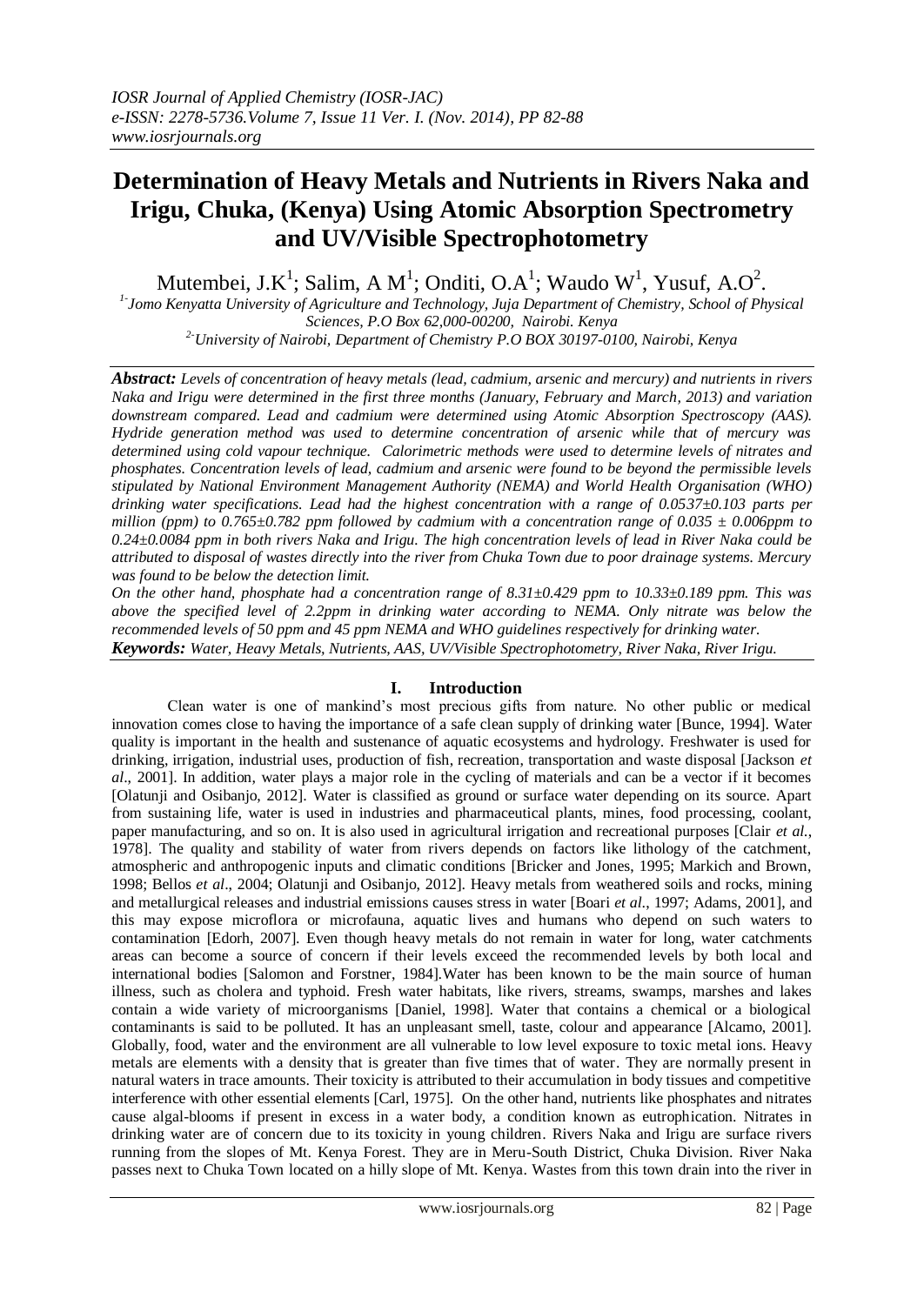form of surface run-offs. Along River Irigu are coffee factories that deposit coffee husks directly into the river. In this work, concentration levels of lead, cadmium, arsenic, mercury, nitrates and phosphates were determined in both rivers Naka and Irigu and compared. The concentration variation trend downstream was also evaluated in order to assess the suitability of the water for human consumption.

# **II. Materials and Methods**

## **Materials**

Analysis of lead and cadmium was done using Flame Atomic Absorption Spectrophotometer, Buck Scientific Model 210 VGP. HVG-1 Flame Atomic Absorption Spectrophotometer AA-62000, Buck Model Scientific 210 VGP was used to analyze arsenic, while mercury was determined using Buck Cold-Vapour Mercury Analyzer W/200A. Nutrients were analyzed using Visible Spectrophotometer. All reagents used were of analytical grade.

The study area of the two rivers is shown in the map below (Figure1)



Figure 1: Map showing Rivers Naka and Irigu, in Chuka, Tharaka Nithi County

# **III. Methods**

Flame atomic absorption spectrophotometer was used to determine the concentration of lead and cadmium at their respective wavelengths of 283.3 nm and 228.8 nm. To increase sensitivity, hydride generation and cold vapour techniques were used in the analysis of arsenic and mercury at 193.7 nm and 253.7 nm respectively. Brucine-Sulfanilic acid was used to determine the concentration of NO<sub>3</sub> spectrophotometrically at a wavelength of 410 nm. Phosphate was determined at 660 nm. Essential physical water parameters such as pH, total dissolved solids, (TDS) and electrical conductivity were also determined.

Five samples from each river were collected in 500.0mL plastic bottles at intervals of 1 km and transported in a coolant box to the university laboratory for analysis on the same day.

Physical parameters, (TDS, conductivity, pH) were determined on the sampling sites using portable pH and TDS Meter. Two of the samples were collected on the upper part of the rivers, (with reference to Chuka Town for the case of R. Naka and coffee factory for R. Irigu) and three samples on the lower part of the rivers. 5mL nitric acid at a pH of 2-3 was then added to the samples and then preserved in polyethylene containers at  $4^{\circ}$ C.

Working standards were prepared from stock solutions of 1000ppm, (Pb, Cd, As and Hg). To analyse nitrate, 2.0mL of sample was measured into a 50.0mL beaker and then 1.0mL of Brucine-sulfanilic acid reagent added followed by 10.0mL sulphuric acid and mixed, as described by Brandford, (1993). A yellow coloured solution was formed, whose absorbance was determined at 410 nm. Phosphates on the other hand were analysed by adding 3.0ml molybdate solution to 3.0mL ascorbic acid solution in a 50.0mL volumetric flask and shaken well. 70.0mL of sample was then added and made to the mark with distilled water, and its absorbance measured at 660 nm.

0.1598g of lead nitrate,  $(Pb(NO_3)_2)$  and 0.2744g of cadmium nitrate,  $(Cd(NO_3)_2.4H_2O)$  salts were used in preparation of 1000 ppm stock solutions of lead and cadmium respectively, by dissolving each in 100.0mL of de-ionised water. Absorbencies were measured at 283.3 nm for lead and 228.8nm for cadmium using lead and cadmium hollow cathode lamps respectively. Analysis of arsenic was done by aspirating the samples through flow injection whereby they are mixed with NaBH<sup>4</sup> and HCl in the manifold and passed through a separator.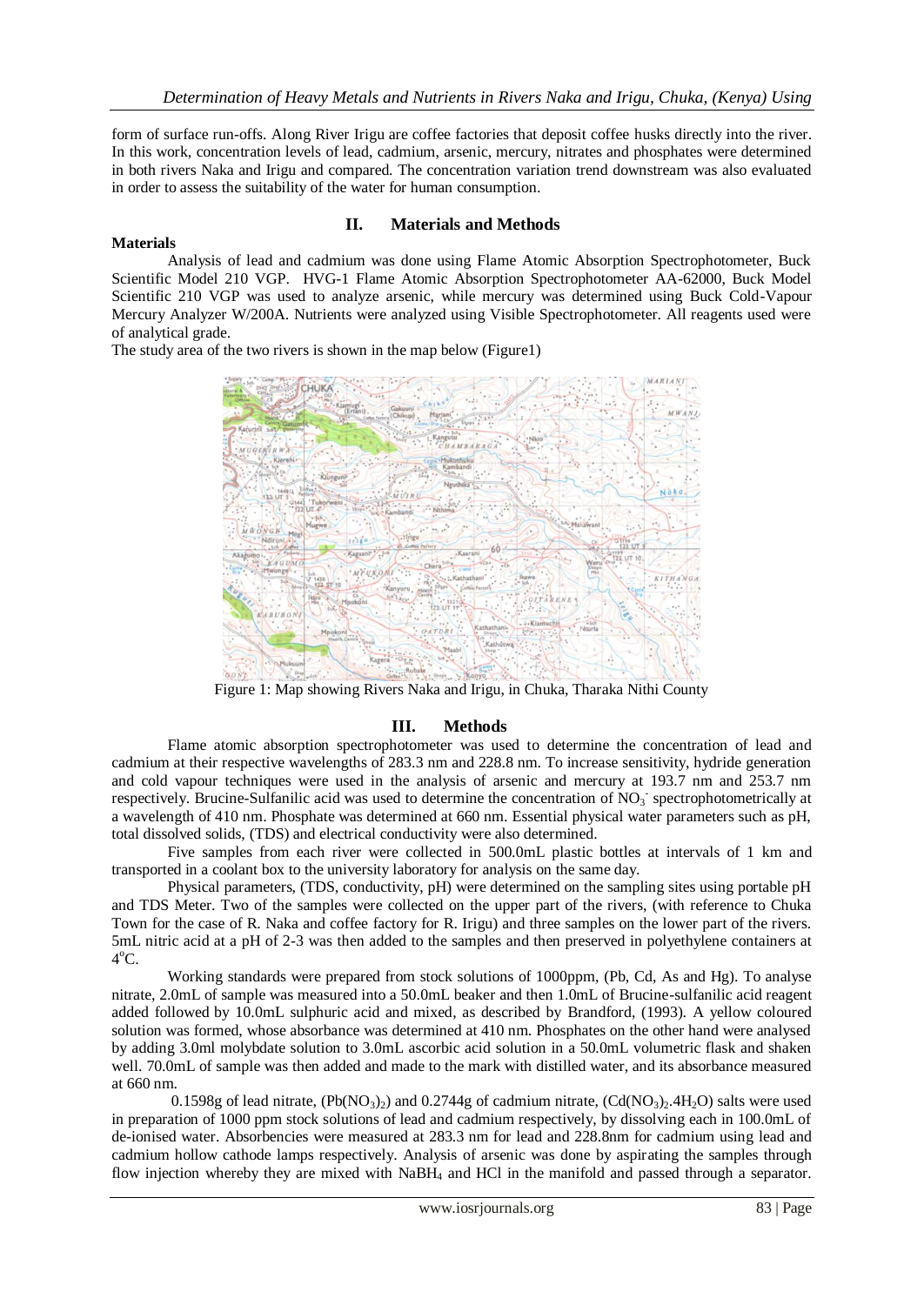This separated the liquid and gaseous reaction products (volatile hydrides). Starting with the blanks, standards and then samples, 2.0mL of KI was added to 50.0mL of each. The standards and samples were allowed to react completely with 0.45% NaBH4, 0.4% NaOH and 5.0% HCl for about 2 minutes after which absorbance was measured and recorded. Distilled water was run after every run of sample to prevent contamination. For the case of mercury, an aliquot (50.0mL) of the sample was measured into the reaction flask, into which 5.0mL of mixed acid solution of  $HCI/H_2SO_4$  in the ratio 3:1 was added to the vessel, and the argon flow to the bubbler started. 10g of stannous chloride was added into an empty acid-cleaned 100.0mL plastic bottle, and then 20.0mL concentrated HCl, 2g of tin and 75.0mL de-ionised water added and swirled gently to dissolve. The energy was put to zero, and then slowly but steadily 5.0mL stannous chloride, (SnCl2) reductant solution was injected into the septum of the flask stopper assembly with a syringe. Signal interactions were started at this time. The reading was allowed to get back or close to zero after which the argon bubbler flow was turned off and the reaction flask removed. The flask was then rinsed with  $5.0\%$  HCl/ $5.0\%$  H<sub>2</sub>O<sub>2</sub> and the bubbler soaked also in the same mixture to remove traces of the  $SnCl<sub>2</sub>$ .

### **IV. Results and Discussion**

#### **Results**

The Tables below show the results obtained for the various parameters.

**Table 1:** Physiochemical Parameters for River Naka

# **1 st Sampling-January, 2013 Physiochemical Sampling stations Parameters**  NU1 NU2 NL3 NL4 NL5 NEMA **pH** 6.7 6.3 6.4 6.5 6.8 6.5-8.5 **EC, mS** 0.06 0.06 0.06 0.06 0.07 **TDS, mg/L** 26.5 24.5 25 26.6 26.9 1000

# **Table 2: Physiochemical** Parameters for River Irigu **1 st Sampling-January, 2013**

| <b>Parameters</b> | <b>Sampling stations</b> |     |                 |                   |                          |             |  |
|-------------------|--------------------------|-----|-----------------|-------------------|--------------------------|-------------|--|
|                   |                          | IU1 |                 | $IU2$ $IL3$ $IL4$ |                          | IL5 NEMA    |  |
| pH                |                          |     | 7.2 7.4 7.3 7.5 |                   | 6.5                      | $6.5 - 8.5$ |  |
| EC, mS            | 0.06                     |     | $0.06$ 0.06     | 0.06              | 0.06                     |             |  |
| TDS, mg/L         |                          |     |                 |                   | 22.9 23.5 23.2 22.1 22.2 | 1000        |  |

#### **2 nd Sampling-February 2013 Physiochemical**

|                                       |         | <b>Sampling stations</b> |     |             |         |         |
|---------------------------------------|---------|--------------------------|-----|-------------|---------|---------|
| <b>Parameters</b>                     | NU1     | NU2                      | NL3 | NL4 NL5     |         | NEMA    |
| pН                                    | 6.7 6.2 |                          |     | 6.4 6.5 6.5 | 6.5-8.5 |         |
| EC, mS $0.53$ $0.47$ $0.79$ $0.54$    |         |                          |     | 0.53        |         |         |
| <b>TDS, mg/L</b> $15.9$ $14.2$ $15.8$ |         |                          |     | 15.8        | 16.3    | -- 1000 |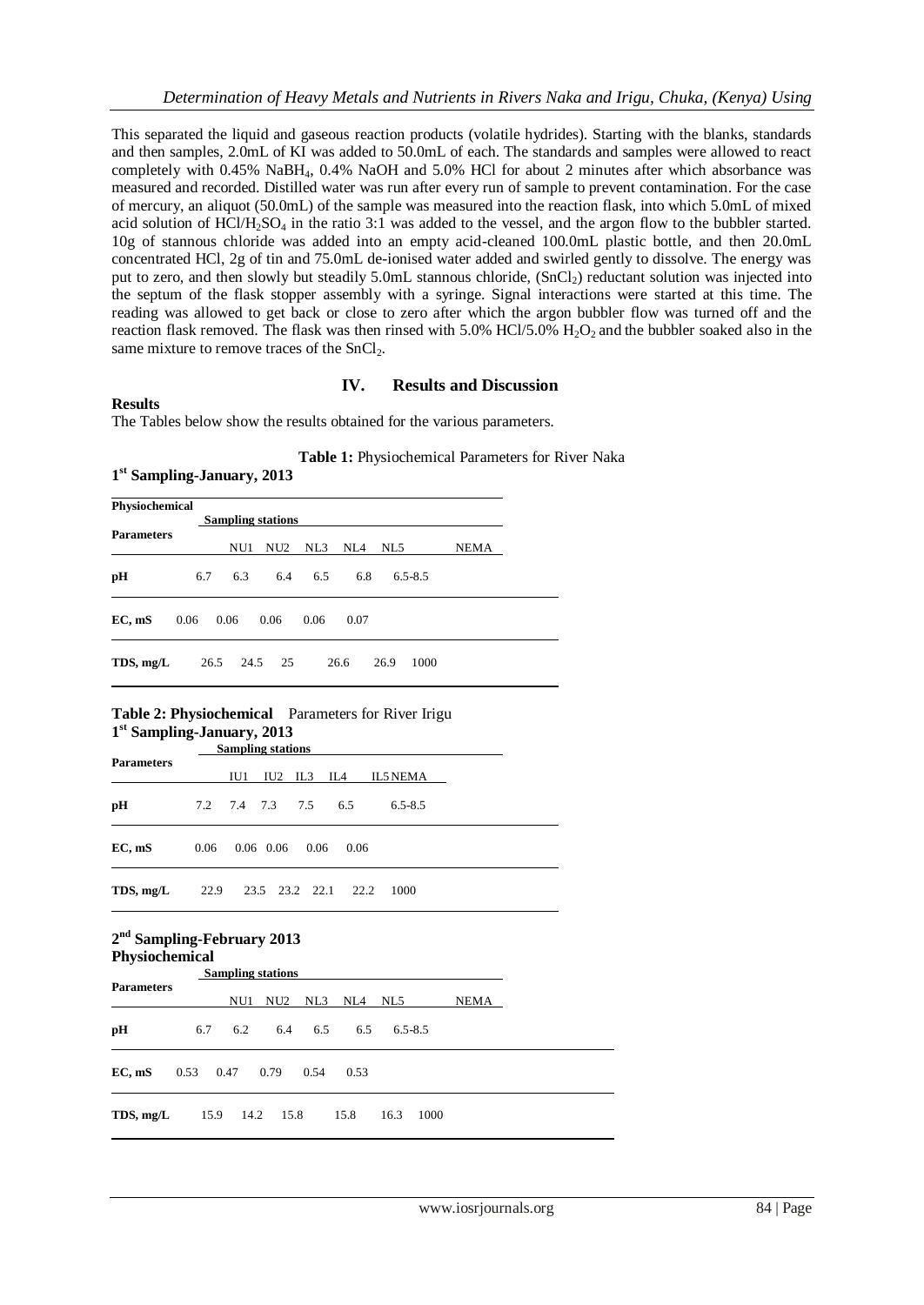| Physiochemical    |      | <b>Sampling stations</b> |                   |     |      |      |             |             |  |
|-------------------|------|--------------------------|-------------------|-----|------|------|-------------|-------------|--|
| <b>Parameters</b> |      | IU1                      | IU <sub>2</sub>   | IL3 | IL4  | IL5  |             | <b>NEMA</b> |  |
| pH                | 6.2  |                          | 7.2 6.3 7         |     |      |      | 7.2 6.5-8.5 |             |  |
| EC, mS            | 0.4  |                          | $0.42 \quad 0.66$ | 0.6 |      | 0.5  |             |             |  |
| TDS, mg/L         | 11.6 | 11.8                     | 12.6              |     | 12.8 | 13.2 | 1000        |             |  |

# NB: TDS = Total Dissolved Solids

The pH value of water is an important indication of its quality and it is dependent on the carbon dioxide, carbonate-bicarbonate equilibrium. Acid-base reactions are important in ground water because of their influence on pH and the ion chemistry [Abida *et al*, 2009]. The pH value in the study areas varied between 6.2 and 7.5. The pH value of 7.5 to 8.0 usually indicates the presence of calcium and magnesium. Electrical conductivity is a useful parameter of water quality for indicting salinity hazards [Abida *et al*, 2009]. Electrical conductivity of Rivers Naka and Irigu was found to be varied from 0.06 mS to 0.79 mS.

**Table 2:** Concentration of Pb, Cd and As in Water Samples of river Naka

| 1 <sup>st</sup> Sampling-January 2013 |                    |                     |                    |            |  |  |  |  |
|---------------------------------------|--------------------|---------------------|--------------------|------------|--|--|--|--|
| Sample No.                            | Pb                 | Cd                  | As                 | Нg         |  |  |  |  |
| NU1                                   | $0.421 \pm 0.064$  | $0.103 \pm 0.0036$  | $0.0233 \pm 0.979$ | <b>BDL</b> |  |  |  |  |
| NU <sub>2</sub>                       | $0.0537 \pm 0.103$ | $0.0808 \pm 0.0014$ | $0.0287 \pm 0.92$  | <b>BDL</b> |  |  |  |  |
| NL3                                   | $0.671 \pm 0.078$  | $0.0598 \pm 0.0159$ | $0.0215 \pm 0.98$  | <b>BDL</b> |  |  |  |  |
| NIA                                   | $0.671 \pm 0.14$   | $0.0832 \pm 0.006$  | $0.0252 \pm 0.52$  | <b>BDL</b> |  |  |  |  |
| NL5                                   | $0.233 \pm 0.103$  | $0.0686 \pm 0.006$  | $0.0337 \pm 0.55$  | <b>BDL</b> |  |  |  |  |
| <b>NEMA</b>                           | 0.01               | 0.003               | 0.01               | 0.001      |  |  |  |  |
| WHO                                   | 0.01               | 0.005               | 0.05               | 0.001      |  |  |  |  |

Table 2: Concentration of Pb, Cd and As in Water Samples of river Irigu

| 1 <sup>st</sup> Sampling-January 2013 |                    |                     |                    |            |  |  |  |  |
|---------------------------------------|--------------------|---------------------|--------------------|------------|--|--|--|--|
| Sample No.                            | Ph                 | Сd                  | As                 | Hg         |  |  |  |  |
| IU1                                   | $0.765 \pm 0.782$  | $0.24 \pm 0.0084$   | $0.98 \pm 0.0287$  | <b>BDL</b> |  |  |  |  |
| IU <sub>2</sub>                       | $0.473 \pm 0.0642$ | $0.0861 \pm 0.0059$ | $0.0287 \pm 0.922$ | <b>BDL</b> |  |  |  |  |
| IL3                                   | $0.452 \pm 0.0531$ | $0.0365 \pm 0.0012$ | $0.0205 \pm 0.602$ | <b>BDL</b> |  |  |  |  |
| IL4                                   | $0.202 \pm 0.053$  | $0.035 \pm 0.0006$  | $0.0245 \pm 0.715$ | <b>BDL</b> |  |  |  |  |
| IL5                                   | $0.141 \pm 0.0545$ | BDL                 | $0.0337 \pm 0.549$ | <b>BDL</b> |  |  |  |  |
| <b>NEMA</b>                           | 0.01               | 0.003               | 0.01               | 0.001      |  |  |  |  |
| WHO                                   | 0.01               | 0.005               | 0.05               | 0.001      |  |  |  |  |

The results were then presented in bar graphs in order to view variation of analytes downstream and between the first and second sampling. These are shown below:



**Fig 1:** Bar Graph for Lead, Cadmium and Arsenic (1<sup>st</sup> Sampling)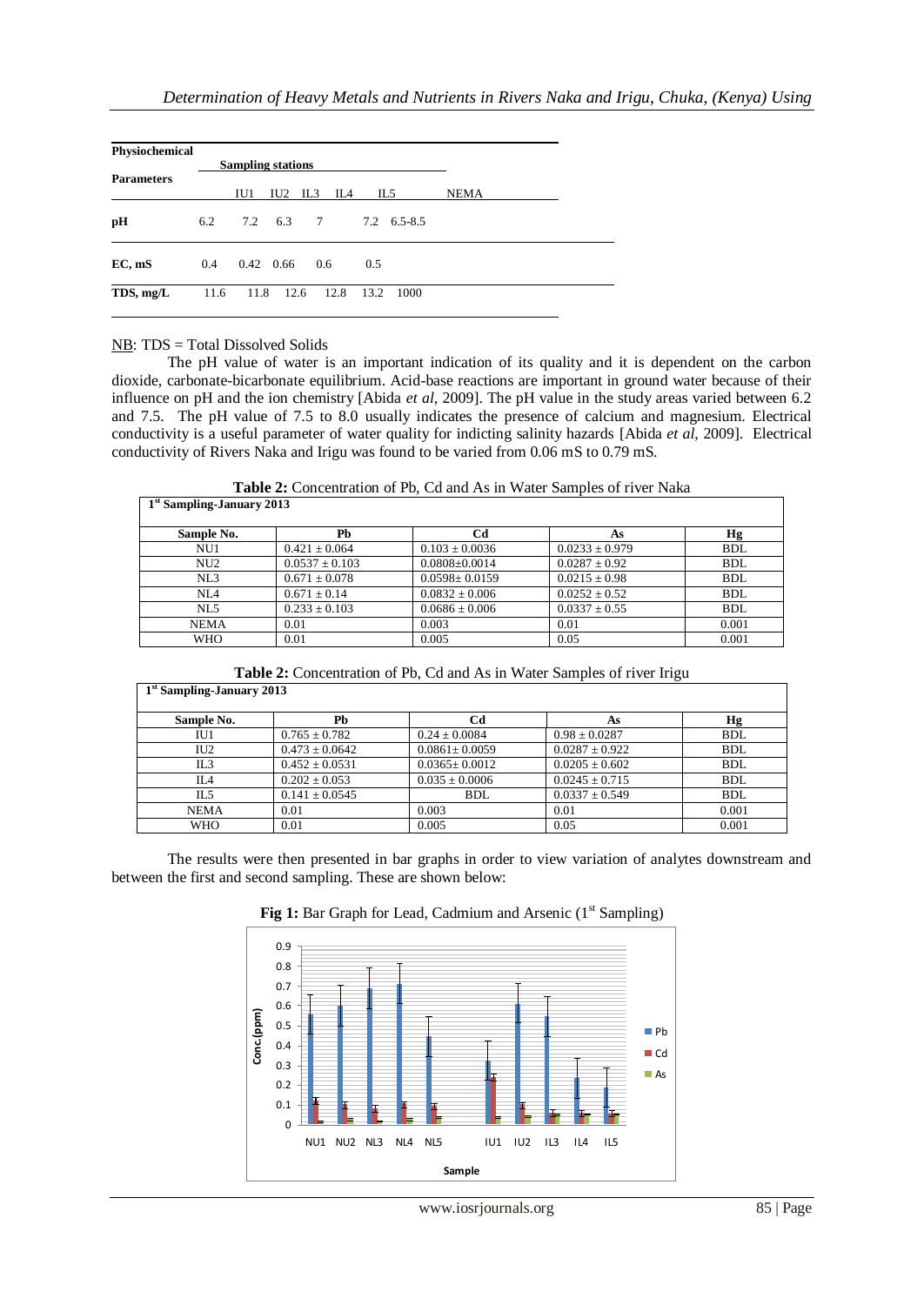

**Fig 2:** Bar Graph Lead, Cadmium and Arsenic (2<sup>nd</sup> Sampling)



|                 | 1 <sup>st</sup> Sampling-January 2013 | $2nd$ Sampling-February 2013 |                  |                  |
|-----------------|---------------------------------------|------------------------------|------------------|------------------|
| Sample No.      | <b>Nitrate</b>                        | <b>Phosphate</b>             | <b>Nitrate</b>   | Phosphate        |
| NU1             | $1.884 \pm 0.049$                     | $9.605 \pm 0.062$            | $2.44 + 0.048$   | $8.66 \pm 0.572$ |
| NU <sub>2</sub> | $2.079 \pm 0.049$                     | $9.675 \pm 0.124$            | $2.23 \pm 0.082$ | $8.66 \pm 0.189$ |
| NL3             | $2.196 \pm 0.037$                     | $9.625 \pm 0.258$            | $2.29 \pm 0.06$  | $8.87 \pm 0189$  |
| NL4             | $2.199 + 0.051$                       | $8.917 \pm 0.124$            | $2.65 \pm 0.033$ | $8.36 \pm 0.258$ |
| NI.5            | $2.689 \pm 0.102$                     | $9.524 + 0.124$              | $2.65 + 0.066$   | $8.61 \pm 0.327$ |
| <b>NEMA</b>     | 50                                    | 2.2                          | 50               | 2.2              |
| <b>WHO</b>      | 45                                    |                              | 45               |                  |

**Table 3:** Concentration of  $NO_3$ <sup>-</sup> and  $PO_4$ <sup>3-</sup> in water samples in River Naka

| IU1         | $1.977 \pm 0.054$ | $10.03 + 0.189$   | $2.69 + 0.062$ | $9.78 \pm 0.189$ |
|-------------|-------------------|-------------------|----------------|------------------|
| IU2         | $2.303 + 0.116$   | $10.33 + 0.189$   | $2.76 + 0.029$ | $8.56 \pm 0.348$ |
| IL3         | $1.904 + 0.085$   | $9.928 \pm 0.501$ | $2.91 + 0.082$ | $8.31 \pm 0.429$ |
| II A        | $2.619 + 0.151$   | $9.979 + 0.447$   | $2.6 \pm 0.65$ | $9.94 + 0.406$   |
| IL5         | $2.306 + 0.135$   | $10.13 + 0.372$   | $2.63 + 0.08$  | $8.92 + 0.124$   |
| <b>NEMA</b> | 50                | 2.2               | 50             | っっ               |
| <b>WHO</b>  | 45                |                   | 45             |                  |



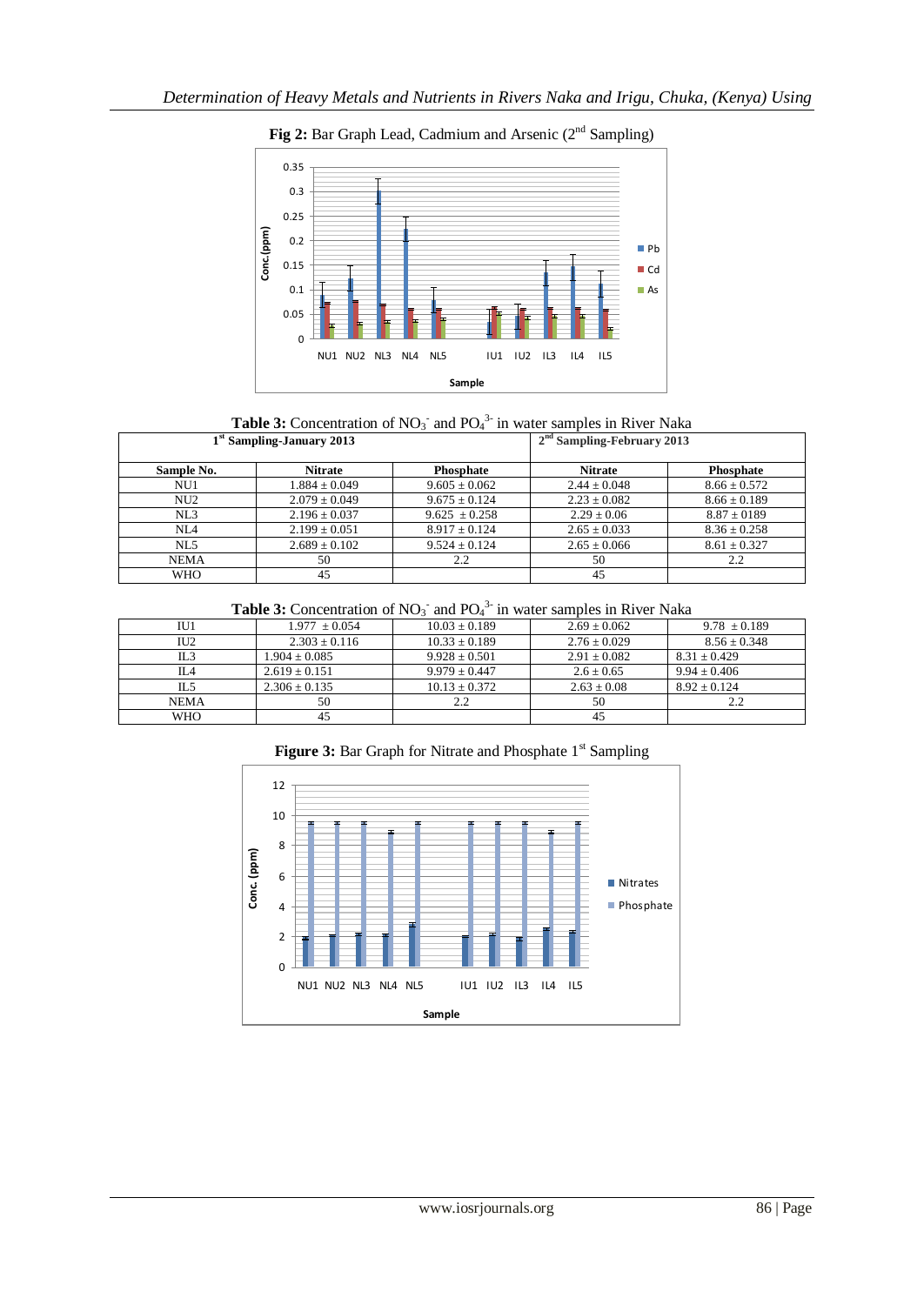

#### V. **Discussion:**

From the findings of this research, it was found that the concentration of lead, cadmium and arsenic varied downstream in both rivers Naka and Irigu. Lead had the highest concentration followed by cadmium and finally arsenic. On comparison with the permissible levels of lead, cadmium and arsenic in drinking water according to KEBS and WHO standards, the three were found to be far much beyond these values (Table 2.1). Lead had the highest concentration, with a range of 0.0537  $\pm$  0.103 ppm to 0.765  $\pm$  0.782 ppm in the first sampling period (January) for the two rivers. In the second sampling (February), it had a range of 0.0354  $\pm$ 0.0146 ppm to  $0.285 \pm 0.015$  ppm in both rivers. This shows a decrease in concentration from the first sampling. KEBS and WHO Standards has a value 0.001ppm. This high lead concentration can be attributed to the effluents from Chuka Town that empties into River Naka. These may be containing lead arising from petrol stations, soldering, plumbing, and also from exhausts of vehicles along the road. Corrosion from the metal linings of the pipes through which coffee berries pass may be the source of high levels of lead in River Irigu.

Cadmium was relatively lower than lead but still higher than the KEBS and WHO permissible levels of 0.003ppm and 0.005ppm respectively (Table 2.1). In both rivers the ranges were 0.035  $\pm$  0.0006 to 0.24  $\pm$ 0.0084ppm for the first sampling and  $0.036 \pm 0.0007$ ppm to  $0.054 \pm 0.0119$ ppm for the second sampling. Cadmium is usually associated with zinc in its occurrence. Hence corrosion of galvanized pipes and tanks can add cadmium to water which may be a contributing factor to the high levels of cadmium.

Arsenic was also found to be beyond the stipulated value of 0.01ppm according to KEBS, but below that given by WHO of 0.05ppm. However, it had the lowest concentration in comparison to lead and cadmium, with a concentration in the range of  $0.0205 \pm 0.602$ ppm to  $0.0337 \pm 0.55$ ppm in the first sampling and  $0.0195 \pm 0.0195$ 0.419ppm in the second sampling. Mercury was below the detection limit, (BDL) in both rivers. A slight increase in concentration up to sampling point three in River Naka can be attributed to the effect of direct entrance of waste from Chuka Town at this point. On the other hand, the level of phosphate was extremely high at some points, and far beyond the recommended level. Nitrate-nitrogen was found to be far much below the recommended value of 50mg/L. Both phosphate and nitrate concentration were found to be relatively constant down the two rivers under study. All The physical parameters, i.e. total dissolved solids (TDS), electrical conductivity and pH, (Table 4.5) were all found to be within the recommended values for drinking water by KEBS and WHO.

#### **Acknowledgement**

We would like to thank the Kenya Bureau of Standards (KEBS) for their assistance during the study. We are also grateful to JKUAT Chemistry and Food Science Departments for allowing us to use their facilities.

#### **Refferences**

- [1]. Abida, B., Ramaiah, M., Harikrishna, S., Irfanulla, K., and Veena, K. (2009). "Heavy Metal Pollution and Chemical Profile of Cauvery River Water", E-Journal of Chemistry **6**(1), 47-52.
- [2]. Abida, B., Harikrishna, S., and Irfanulla, K. (2009). "Analysis of Heavy Metals in Water, Sediments and Fish samples of Madivala Lakes of Bangalore, Karnata", International Journal of ChemTech Research 1 (2), 245-249.
- [3]. Adams, S. M. (2001). "Biomarker/bioindicator response profiles of organisms can help differentiate between sources of anthropogenic stressors in aquatic ecosystems", Biomarkers, **6**:33-44.
- [4]. Alcamo, E. I. (2001). "Fundamentals of Micro-biology", 6th Edition, Page 788-790, 792.
- [5]. Bellos, D., Sawidis, T., and Tsekos, I. (2004). "Nutrient chemistry of River Pinios (Thessalia, Greece)", Environ. Int. **30**:105-115.
- [6]. Boari, G., Mancini, I. M., and Trulli, E. (1997). "Technologies for water treatment", Option mediterraneennes, **31**:261-287.